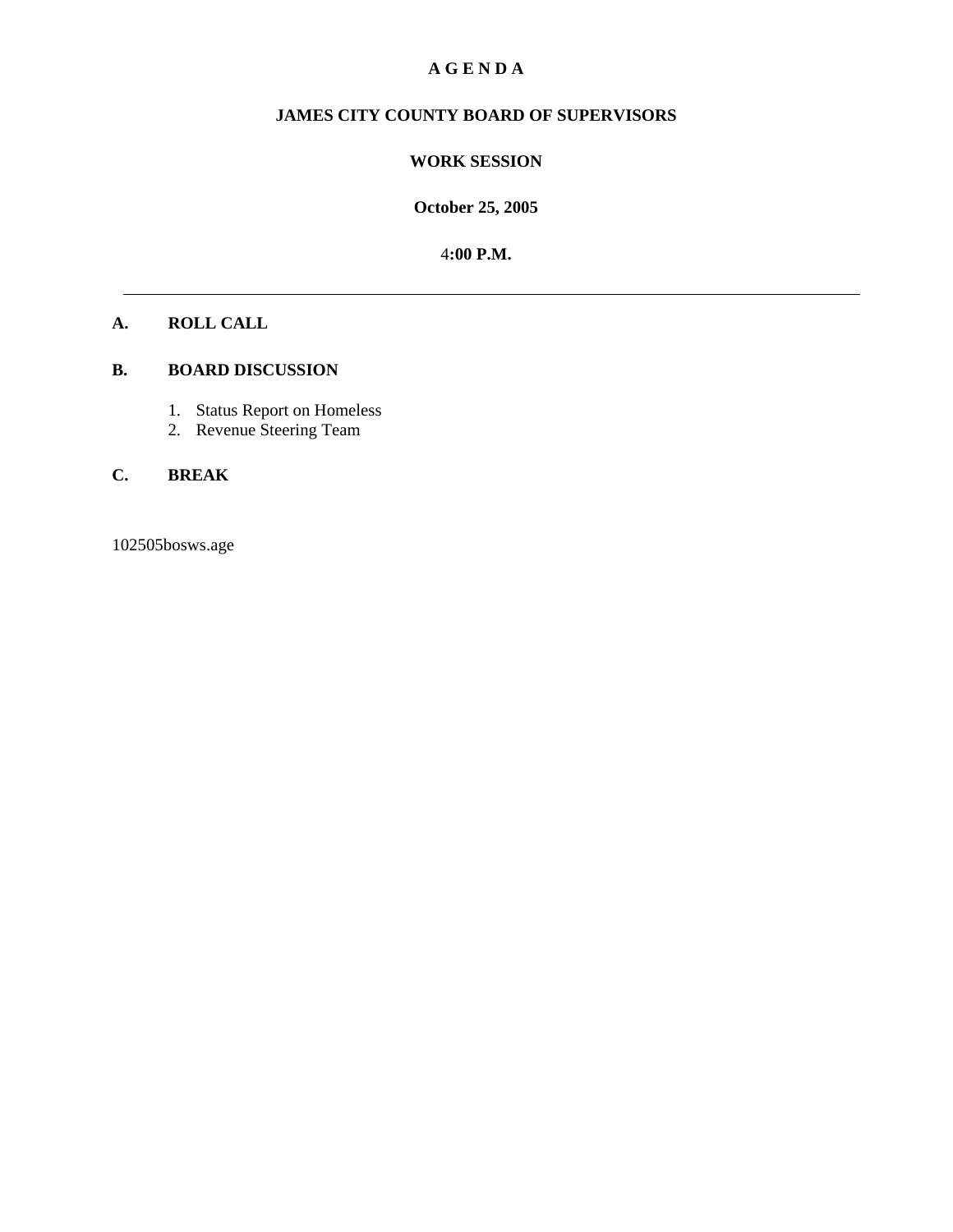#### **M E M O R A N D U M**

| DATE:           | October 25, 2005                                  |
|-----------------|---------------------------------------------------|
| TO:             | The Board of Supervisors                          |
| FROM:           | Doug Powell, Acting Manager of Community Services |
| <b>SUBJECT:</b> | <b>Status Report on Homelessness</b>              |
|                 |                                                   |

#### **Introduction**

The issue of homelessness is gaining more attention locally, regionally, throughout the State of Virginia and the entire nation. President Bush has initiated an effort to end chronic homelessness by 2012. In January of 2004, Governor Warner approved a plan to end homelessness in Virginia, and the Peninsula Mayors and Chairs appointed a Commission on Homelessness earlier this year.

At its June 28 meeting, the Board of Supervisors requested a status report on homelessness in James City County. Specifically, the Board has been approached by a representative of Vibrant Life Ministries about the potential for amending the Zoning Ordinance to allow a homeless shelter in James City County.

This report attempts to address the following:

- Define homelessness
- Identify the number of homeless in the community and present demographic information about this population
- Discuss present efforts locally and regionally to address homelessness
- Identify gaps in services and outline options for serving the homeless

#### **What is Homelessness?**

There are many definitions for homelessness. For the purpose of this report, the following definitions have been applied:

- **A. Homeless Person** includes persons residing:
	- Outdoors, under bridges, in cars, abandoned buildings, or in other places not meant for human habitation;
	- In permanent or temporary quarters in violation of leases or governmental regulations;
	- In emergency shelters; or
	- In transitional housing who previously came from the streets or emergency shelter.

A person is also homeless if he or she:

- Is in any of the above places but spending a short time (up to 30 consecutive days) in a jail, hospital, or other institution;
- Is being evicted within a week from a residential unit, motel, campground, or other temporary lodging; no subsequent residence has been identified; and the person lacks the resources and support networks needed to obtain housing;
- Is being discharged within a week from an institution, such as a mental health or substance abuse treatment facility or a jail, in which the person has been a resident for more than 30 consecutive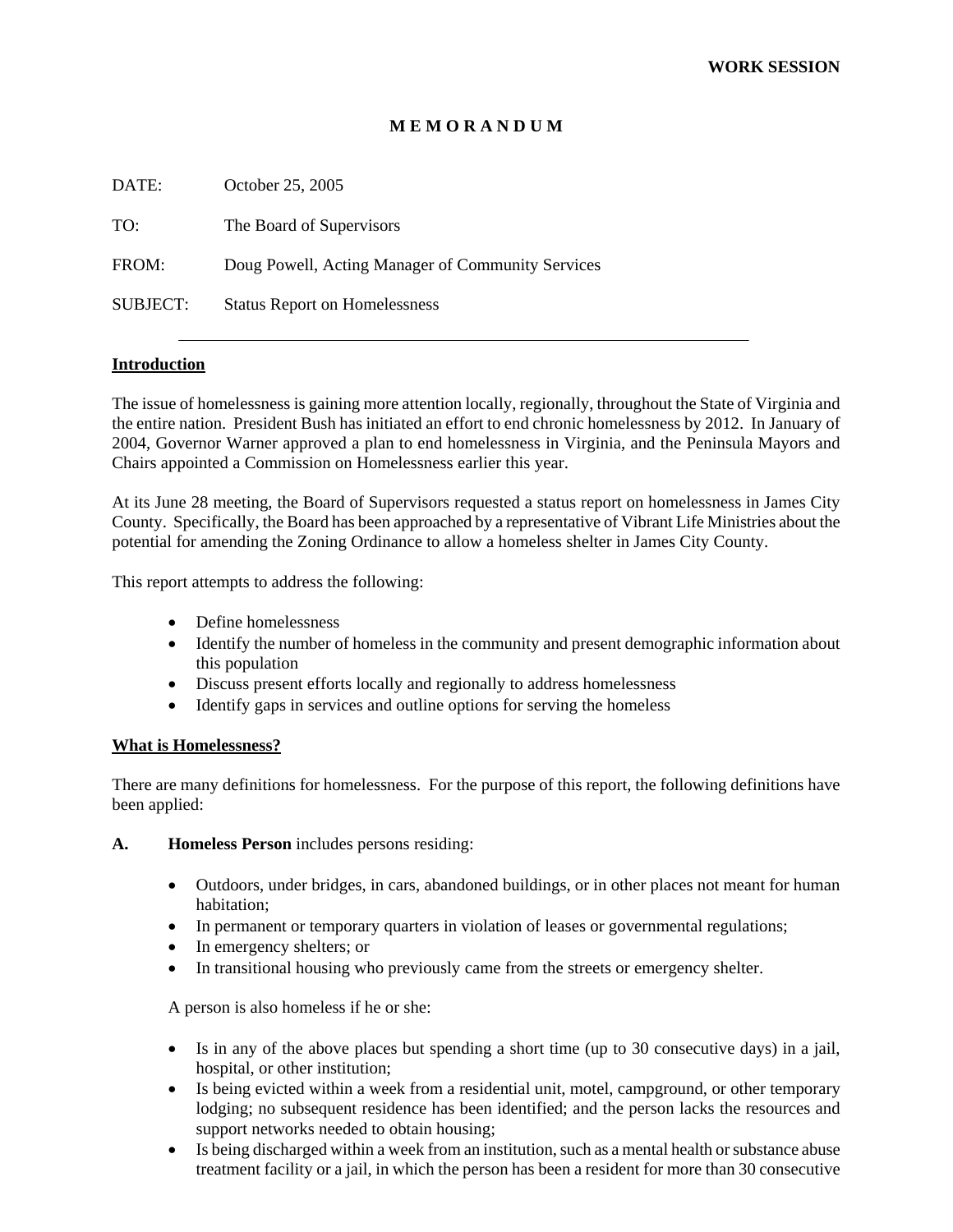days; no subsequent residence has been identified; and the person lacks the resources and support networks needed to obtain housing; or

- Is fleeing a domestic violence situation; no subsequent residence has been identified; and the person lacks the resources and support networks needed to obtain housing.
- **B. Chronic homelessness** is defined as an unaccompanied individual with a disabling condition (such as substance abuse disorder, mental illness, developmental disability, or chronic physical illness or disability) who has been homeless:
	- Continuously for over one year; or
	- At least four times in the past three years.

The chronically homeless are far more difficult to serve. A recent national study concluded that the chronically homeless comprise 10-20 percent of the homeless population, but consume 50 percent of the resources devoted to homelessness.

A person is not homeless if he or she is:

- In housing, even though the housing is substandard, in need of repair, crowded, or expensive;
- Living in a motel or other temporary lodging;
- Currently incarcerated;
- Living in a Board and Care, Adult Congregate Living Facility, or similar place;
- Being discharged from an institution that is required to provide or arrange housing upon release;
- Wards of the State, although youth in foster care may receive needed supportive services that supplements, but does not substitute for, the State's assistance; or
- Living legally with other unrelated individuals by choice in order to save money.

#### **The Homeless Population**

Identifying the homeless population is difficult, and data compiled on homelessness is almost always described as "soft." Duplication is avoided when possible but inevitably occurs. Conversely, some homeless are not counted at all, partially because they do not want to be identified and partially because surveys will miss some.

Homelessness is inextricably tied to poverty. Lack of education/job skills, lack of a living wage, lack of family and social networks, domestic violence, divorce or serious injury, or illness can all lead to homelessness. National data indicates that 80 percent of the homeless population experiences "episodic" homelessness (non-chronic) with an average duration of four months. While the causes of homelessness vary, it is important to note that approximately 60 percent have substance abuse problems or suffer from mental illness and 50 percent have criminal histories that make obtaining jobs and housing difficult. About 20 percent or more are working and simply can't afford the rent.

The best two local sources of data are the point-in-time survey conducted annually on the entire Peninsula and the monthly reports prepared by the Greater Williamsburg United Way and Salvation Army on the Historic Triangle. The 2005 point-in time survey was conducted in January and identified 1,034 homeless on the Peninsula. Unfortunately, demographic data is not collected on all of the identified population. However, over half of the identified homeless were in an emergency shelter known as People Offering Resources Together (PORT) located in Newport News, and PORT maintains useful demographic information. PORT is an annual winter shelter program that provides emergency shelter, breakfast, and dinner for a 20-week period from November through April. The following chart illustrates the demographic information about the population at PORT in FY 2005.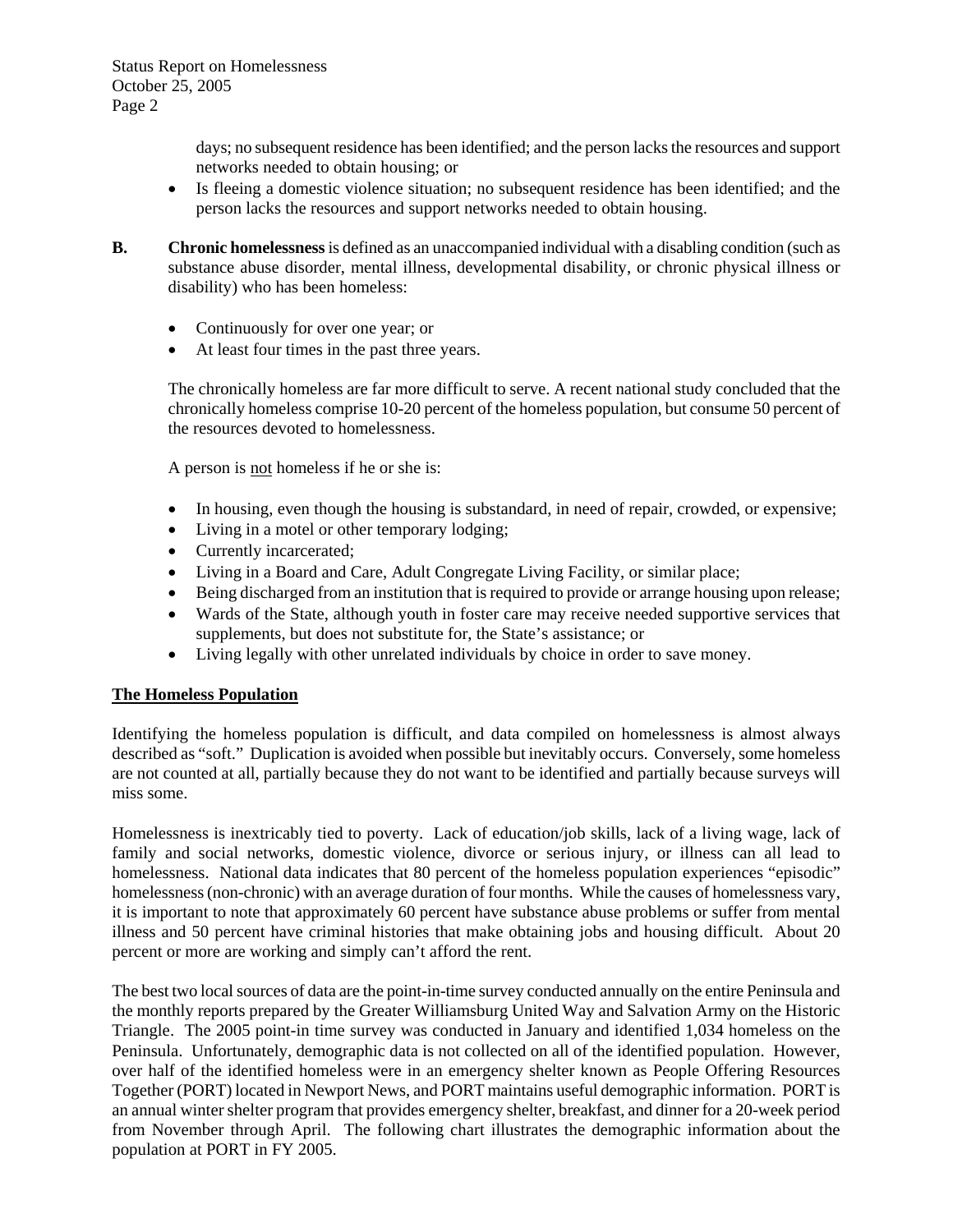|                       | <b>NN</b> | <b>HPT</b>     | Wmb/JCC        | York           | Other    | Unknown        |
|-----------------------|-----------|----------------|----------------|----------------|----------|----------------|
| Men                   | 218       | 36             | 37             | 26             | 76       | 59             |
| Women                 | 58        | 8              | 5              | 11             | 14       | 10             |
| Children              | 20        | 4              | $\overline{0}$ | $\overline{2}$ | 5        |                |
| <b>TOTAL</b>          | 276       | 44             | 42             | 37             | 88       | 71             |
|                       |           |                |                |                |          |                |
| <b>Black</b>          | 234       | 45             | 36             | 27             | 68       | 52             |
| White                 | 57        | 1              | 6              | 11             | 24       | 15             |
| Other                 | 5         | $\overline{2}$ | $\theta$       | 1              | 3        | 3              |
|                       |           |                |                |                |          |                |
| Vet                   | 53        | 14             | $\Omega$       | $\Omega$       | 26       | 13             |
| <b>TANF</b>           | 4         | $\theta$       | $\theta$       | $\overline{c}$ | $\Omega$ | $\overline{2}$ |
| <b>HIV/AIDS</b>       | 20        | 3              | 1              | $\theta$       | 7        | 4              |
| Chronic SA            | 64        | 13             | 3              | $\overline{c}$ | 17       | 10             |
| Alcohol Dep           | 121       | 14             | 11             | $\overline{7}$ | 32       | 26             |
| Drug Dep              | 104       | 19             | 5              | $\overline{7}$ | 26       | 19             |
| <b>Mental Illness</b> | 72        | 12             | 6              | $\overline{4}$ | 23       | 12             |

Peninsula Mayors and Chairs Commission on Homelessness - June 2005

As you can see, 42 shelter residents identified their last area of housing as Williamsburg/James City, accounting for 7.5 percent of the shelter population. The shelter residents identifying themselves as Williamsburg/James City County residents are overwhelmingly African American males, and most have either a substance abuse problem or a mental illness.

The United Way/Salvation Army survey yielded the following results for the period January 1 - May 31, 2005:

| Men                           | 43  |     |            |                |                 |          |
|-------------------------------|-----|-----|------------|----------------|-----------------|----------|
| Women                         | 34  |     |            |                |                 |          |
| Children                      | 31  | Wmb | <b>JCC</b> | York           | <b>NN</b>       | VE       |
| <b>TOTAL</b>                  | 108 |     |            |                |                 |          |
|                               |     | 22  | 35         | $\overline{4}$ | 1               |          |
| African-American              | 48  |     |            |                |                 |          |
| Caucasian                     | 34  |     |            |                |                 |          |
| Other                         | 18  |     |            |                |                 | AGE      |
| Unknown                       | 8   |     | $0 - 18$   | 19-30          | $31 - 40$       | 41       |
|                               |     |     | 32         | 24             | 15              |          |
| <b>Adults Employed</b>        | 19  |     |            |                |                 |          |
| Adults Unemployed             | 43  |     |            |                |                 |          |
| <b>Adults Unknown</b>         | 13  |     |            |                |                 | Spent pr |
|                               |     |     | Motel      | Fam            | Auto            | Un       |
| Lost Job                      | 2   |     | 28         | 21             | 7               |          |
| Legal - release               | 6   |     |            |                |                 |          |
| Eviction                      | 14  |     |            |                | Data: $1/1$     |          |
| <b>Financial Problems</b>     | 36  |     |            |                |                 |          |
| Transient                     | 1   |     |            |                | From United Way |          |
| Other - fire, family problems | 22  |     |            |                |                 |          |
| Unknown                       | 27  |     |            |                |                 |          |

| .                  | $\sim$ |                     |            |      |           |           |      |       |     |                |
|--------------------|--------|---------------------|------------|------|-----------|-----------|------|-------|-----|----------------|
| Women              | 34     |                     |            |      |           |           |      |       |     |                |
| Children           | 31     | Wmb                 | <b>JCC</b> | York | <b>NN</b> | <b>VB</b> | Glou | Woods | Unk | Other          |
| <b>TOTAL</b>       | 108    |                     |            |      |           |           |      |       |     |                |
|                    |        | $\mathcal{D}$<br>∠∠ | 35         |      |           |           |      | o     | 26  | 1 <sub>0</sub> |
| $\cdots$<br>$\sim$ | $\sim$ |                     |            |      |           |           |      |       |     |                |

| Caucasian | $\sim$<br>34 |                     |       |           |           |         |      |
|-----------|--------------|---------------------|-------|-----------|-----------|---------|------|
| Other     | 18           |                     |       |           | AGE       |         |      |
| Unknown   |              | $0 - 18$            | 19-30 | $31 - 40$ | $41 - 50$ | $51-60$ | Unkn |
|           |              | $2^{\prime}$<br>ے ر | 24    | 5<br>⊥J   | 18        | 10      |      |

| Adults Unknown | $\sqrt{2}$<br>⊥ | Spent previous night |       |                       |      |                            |           |                |       |  |
|----------------|-----------------|----------------------|-------|-----------------------|------|----------------------------|-----------|----------------|-------|--|
|                |                 |                      | Motel | $\blacksquare$<br>Fam | Auto | $\mathbf{v}_{\text{Inkn}}$ | Sheltr    | Othr           | Woods |  |
| Lost Job       | -               |                      | 28    | $\sim$<br>∠⊥          |      |                            | ⌒ 1<br>∠⊥ | $\overline{ }$ |       |  |
|                |                 |                      |       |                       |      |                            |           |                |       |  |

Data: 1/1/05-5/31/05

From United Way and Salvation Army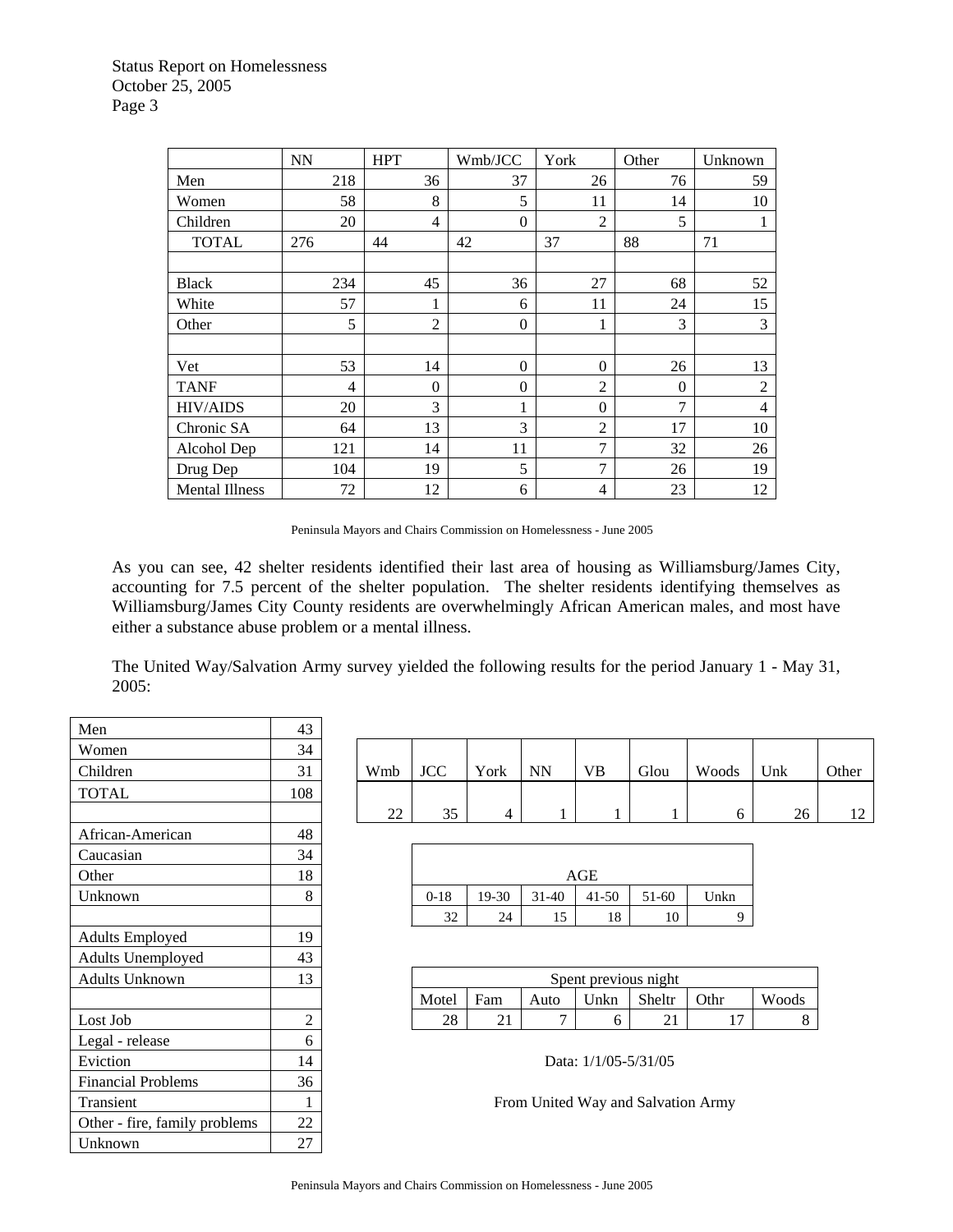As you can see, the individuals served by the United Way and Salvation Army are more diverse by race, sex, and age than at PORT. There are a fairly significant number of children identified in this survey. Those identifying their last housing as being in James City County comprised 32.4 percent of the total served. Most spent the previous night in a hotel, with family, or in a shelter, although some had spent the previous night in a car or on the street. About 1/3 of the total adult population served were employed. The total of 108 served represents 85 individuals.

Based on the data above, the homeless in the James City County area appear to be disproportionately male, African American, with a substance abuse problem or mental health issue. In addition, it appears that a significant portion of the population being served by the Greater Williamsburg United Way and Salvation Army are families.

#### **The Continuum of Services for the Homeless**

Homeless services generally fall into the following categories:

**Prevention** programs provide assistance to those who are vulnerable and allow a person or family to maintain current housing while they resolve the issue threatening homelessness. These programs are generally the most cost effective.

**Emergency placement** is generally defined as a shelter setting. Stay is typically less than 60 days with no fee for services.

**Transitional housing** usually consists of scattered sites or less congregate settings. Stay is up to 24 months and the resident is generally charged a percent of income for rent.

**Permanent housing** may or may not be based on income and stay is not time limited other than the provision of the lease.

**Permanent supported housing** is affordable permanent housing (usually through rent supports) for persons who are disabled.

**Supportive Services** are services that help people obtain and maintain housing, health, and mental health. Services include case management, life skill classes, vocational training, primary and mental health care.

#### **Current Efforts to Serve the Homeless**

Within the Historic Triangle area, the following services are available for assisting the homeless:

• **James City County's Office of Housing and Community Development (OHCD)** has operated the State funded Homeless Intervention Program (HIP) since 1990 serving James City County, the City of Williamsburg, and York County with Williamsburg addresses. The purpose of the HIP program is to prevent homelessness and to assist homeless or temporarily housed persons and families to get into permanent housing. The HIP program provides short-term rental or mortgage assistance for individuals and families who are experiencing a temporary, unavoidable financial crisis. Additionally, the HIP program may provide security deposit and temporary rental assistance to individuals or families who are homeless or in temporary housing who have located affordable permanent housing. Over 1,000 households have been assisted by the HIP program in the Historic Triangle region during the past fifteen years. In FY 2004, 85 applications for this program were received and 52 were approved. In FY 2005, 56 applications were received and 35 were approved. OHCD has seen an increase in requests for HIP assistance in the first quarter of FY 2006 with 22 applications received and 15 approved. It should be noted this program provides once in a lifetime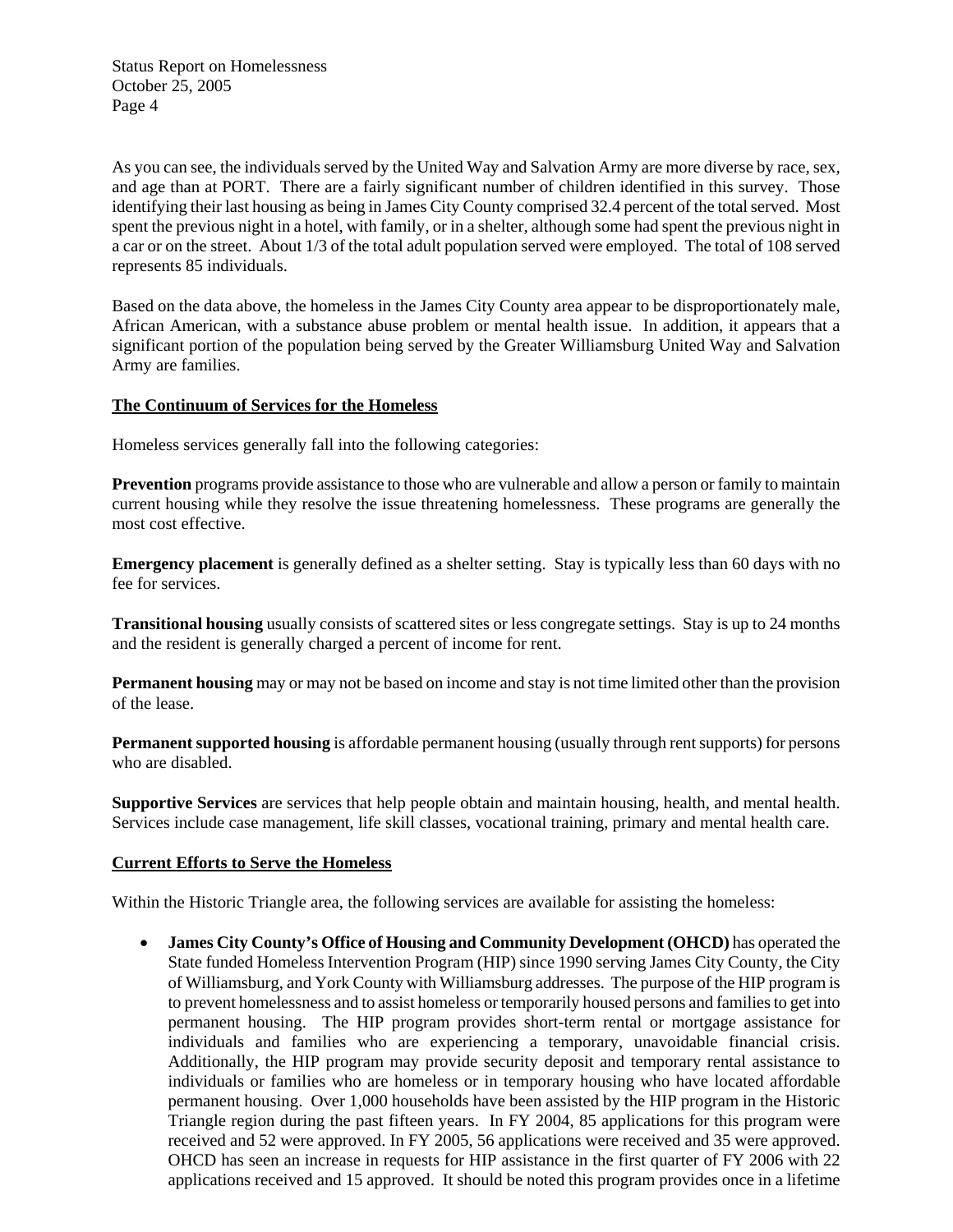> benefit. In addition, OHCD operates the Section 8 Housing Choice Voucher Program. The purpose of this program is to provide ongoing rental assistance to eligible families. Currently, 154 housing choice vouchers are allocated to James City County. The waiting list, which was last opened in 2001, has 148 families waiting for vouchers. The program is operated on a first-come, first-serve basis and priority is not currently given to the homeless.

• **James City County Division of Social Services** can provide some limited assistance with utilities and/or partial rent for residents who are categorically eligible for one of their programs designed to prevent foster care or promote the independence of the elderly or disabled. Social workers frequently work with other community resources to prevent homelessness. Social Services, the United Way, and some area nonprofit organizations and churches provide payment for short stays in motels for emergency shelter.

James City County also provides \$15,000 per year to the **Salvation Army**. The Salvation Army operates six transitional housing units, primarily for families.

- **Community Services Board (CSB)** operates a Transitional Living Apartment program for approximately 15 individuals in the Colonial Town apartment complex. It should be noted that CSB views this as a treatment program and not a housing program. This program is geared to serve the seriously and persistently mentally ill and is designed to transition people from a hospital setting to independent living. Individuals are expected to work in the community either in a volunteer or paid capacity, or participate in the People's Place program. There is staff supervision on-site from 3 p.m. to 9 a.m. The typical stay is 6-18 months. The individuals served in this program are not typically homeless, though they may be in danger of becoming homeless. It should be noted that it is difficult to find permanent placements in adult living facilities for the mentally ill who cannot live independently.
- **Avalon's** primary mission is to serve females who are victims of domestic violence, but Avalon also provides shelter to homeless females who are not victims of domestic violence if space is available. It should be noted that Avalon serves clients from outside of the Historic Triangle area, just as PORT in Newport News serves clients from outside its immediate geographic area, including those from the Historic Triangle area.

A number of area churches and private individuals are also known to assist the homeless, but quantification of their efforts is beyond the scope of this report. It should be noted, however, the Vibrant Life Ministry has served 84 people since December 10, 2004. Of this amount, 60 percent are captured in the United Way data.

The following chart helps to illustrate the types of services available for the homeless in the Historic Triangle area and identifies the service providers:

| Prevention          | <b>Emergency Shelter</b>             | Transitional<br>Housing     | Permanent<br>Supported Housing | <b>Permanent Housing</b> |
|---------------------|--------------------------------------|-----------------------------|--------------------------------|--------------------------|
| <b>HIP-JCC OHCD</b> | Avalon                               | <b>Salvation Army</b>       |                                | Section 8                |
|                     | Various charities<br>and individuals | Community<br>Services Board |                                |                          |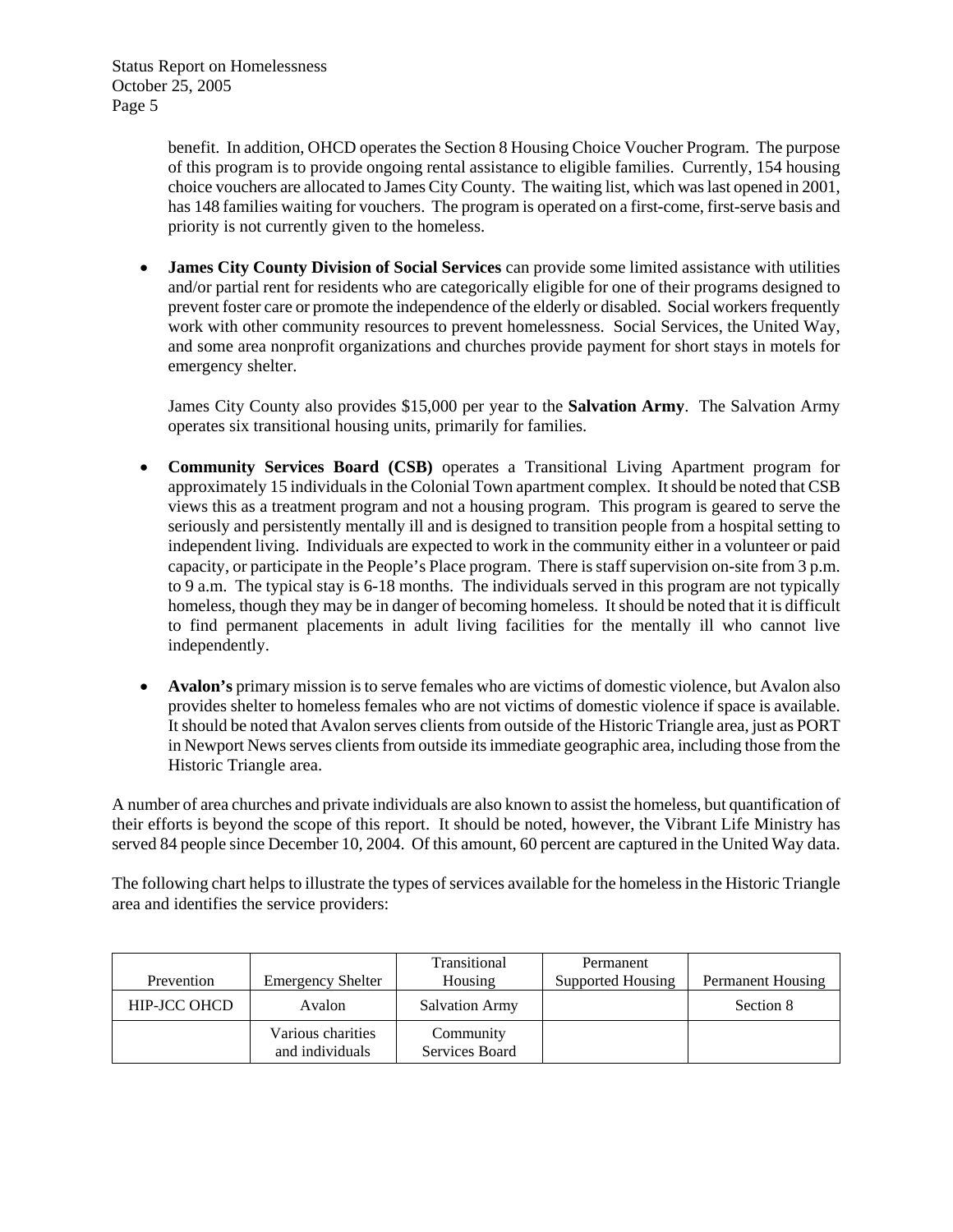In addition to local initiatives in the Historic Triangle area, it is important to mention two regional efforts to improve services for the homeless: the Mayors and Chairs Commission on Homelessness and the Continuum of Care. The Mayors and Chairs Commission on Homelessness consists of a representative from each of the following localities: the Cities of Hampton, Newport News, Poquoson and Williamsburg, and the Counties of Gloucester, James City, New Kent, and York. The Commission formed about six months ago and has identified gaps in services for both families and individuals. As a result, the Commission established two basic goals: reducing the chronic homeless population and preventing individuals and families from homelessness. The Commission is in the process of establishing work groups and developing a specific action plan to meet the two goals stated above. The Commission has also prepared a list of short-term recommendations for consideration by the Mayor and Chairs. Those recommendations are included in this report as Attachment 1.

The Continuum of Care is a year-round planning entity that includes service providers and public agencies and serves as a forum for discussing critical community issues. The COC evaluates needs, resources and gaps, and serves as the funnel for homeless grants from Housing and Urban Development (HUD). Funding received through the COC is currently focused on transitional and permanent housing.

#### **The Cost of Housing**

Although affordable housing and homelessness are two separate issues, they are linked. The cost of housing can be a factor that leads to homelessness. Generally, housing is considered affordable if the household is paying less than 30 percent of income for housing. As you can see from the following chart, James City County does not fare well among renters on this measure compared to other localities in this region, although it does compare favorably among owners.

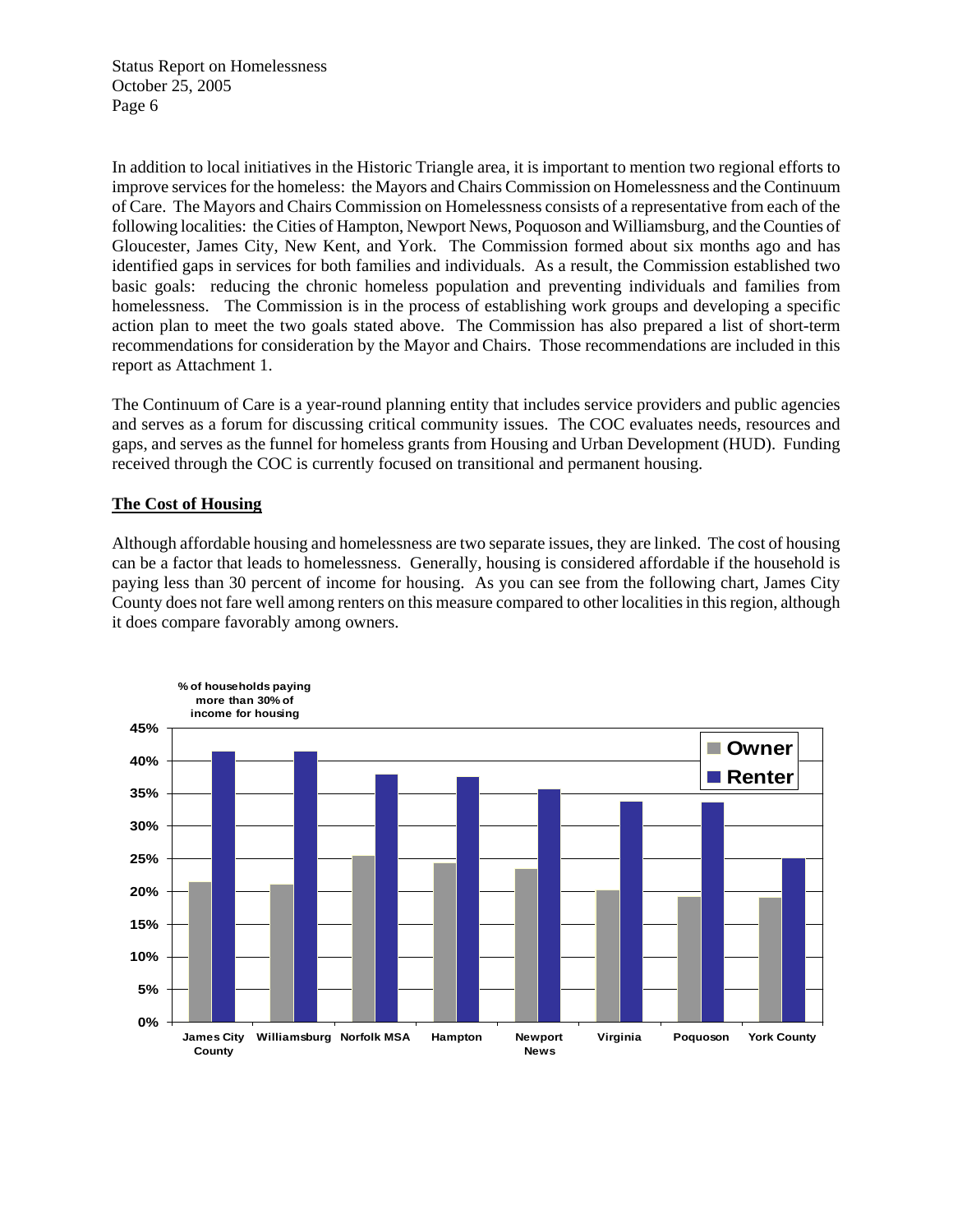### **Proposal from Vibrant Life Ministry**

Vibrant Life Ministry, a coalition of Christian churches in the community, wishes to serve the homeless in a dwelling or dwellings and provide supportive services to residents for approximately nine months. Their intent is to serve males and males with families. Their proposal has been referred to as a shelter, and they have requested that the County amend the Zoning Ordinance to allow emergency shelters since the use is not currently allowed in any zoning district. However, Vibrant Life Ministry's proposal does not meet the definition of shelter. Their proposal actually constitutes transitional housing.

### **Conclusions**

Staff suggests the following conclusions about homelessness:

- Based on the data, there is a homeless population in James City County. While most are offered only short-term assistance, emergency needs are generally met. Therefore, an emergency shelter is not justified.
- Efforts to improve services to the homeless in James City County should focus on prevention and permanency. National research shows that homelessness is best solved through permanent housing. National trends indicate that funders are shifting resources from emergency shelters to permanent housing.
- While permanent housing is the ideal solution, many are simply not able to immediately move into permanent housing and would benefit from the supportive services received in a transitional setting. Therefore, transitional housing is justified as a key step in assisting the homeless gain a permanent housing solution.
- Efforts to improve services to the homeless in James City County should focus on serving the most underserved population - chronically homeless males and families.
- The County should continue to work on the issue regionally through active involvement in the Mayors and Chairs Commission on Homelessness and the Continuum of Care. By combining resources, the localities can more effectively coordinate services and provide a more comprehensive array of services. In addition, other regions that have attempted to address homelessness report that there must be a coordinating entity. The Mayors and Chairs Commission on Homelessness can be the coordinating entity.
- The County should continue and strengthen partnerships with the faith community, the development community, and the service providers (including those who address the needs of the mentally ill, recovering substance abusers, and persons released from jail) to improve supportive services to the homeless and create more permanent, affordable housing opportunities.
- The County should continue to work with service providers to further improve on data collection methods.
- The County should continue its focus on self-sufficiency since poverty and homelessness are tied closely together.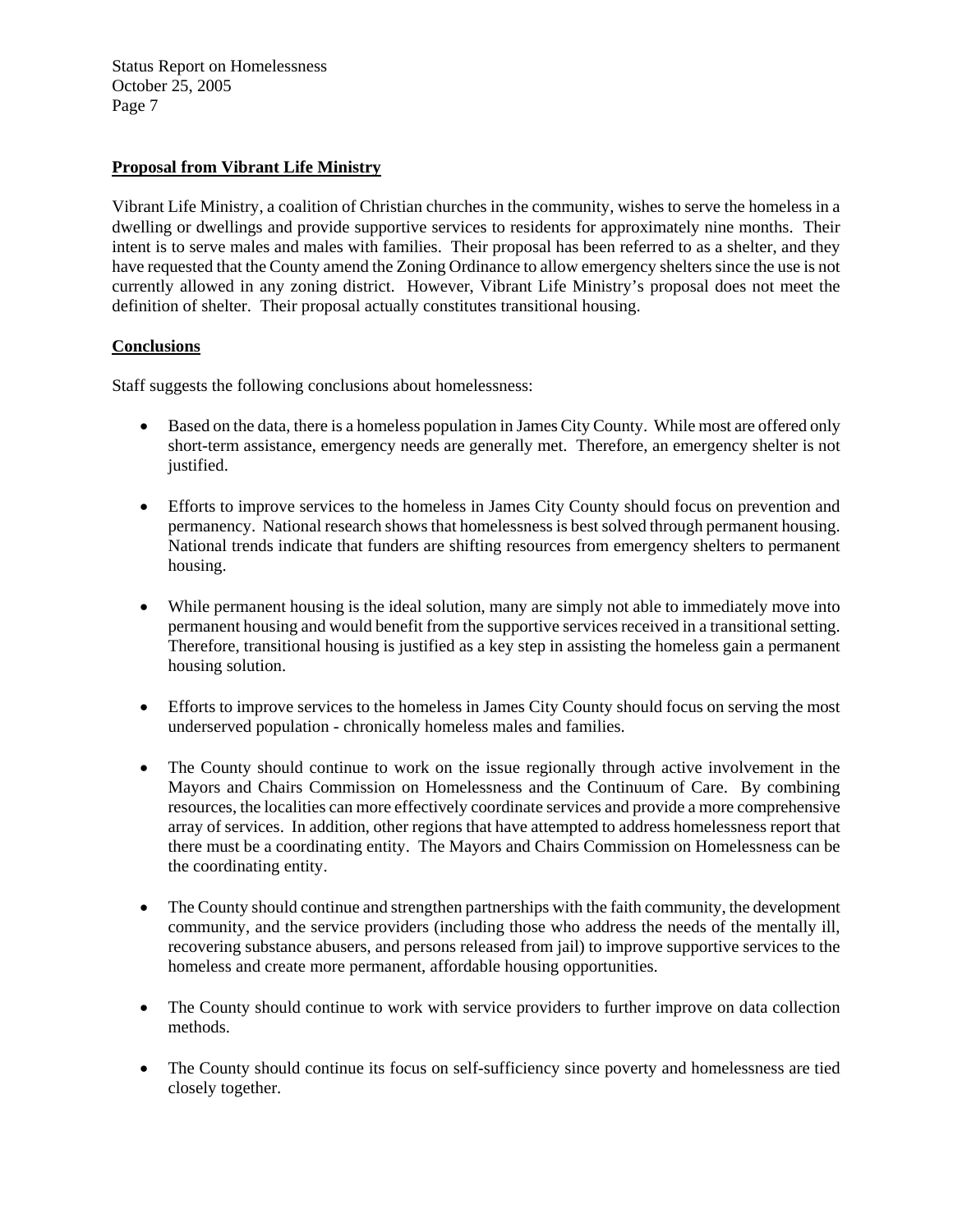### **Options**

Specific options the County should consider to improve services to the homeless include:

- Prevention the HIP program has been very effective in preventing homelessness. Unfortunately, the future funding of this program is uncertain. The County should consider contributing local funds to this program if Federal funds become insufficient to meet the need.
- Transitional Housing a number of options exist to increase the number of transitional housing units in the community. All of the options presented below assume that a private or nonprofit entity would be the service provider.
	- 1. The County can amend the Zoning Ordinance to allow transitional housing with a special use permit to accommodate more than three unrelated individuals. Increasing the number of unrelated individuals that can live together would allow a service provider to serve more individuals for the same cost. However, living with a larger number of individuals can reduce the stability of the living environment for the homeless persons.
	- 2. The Zoning Ordinance currently allows three unrelated people to live together, and transitional housing can be developed and operated within that constraint. The County could encourage service providers to create transitional housing within the current provisions of the Zoning Ordinance. When developed and operated within the framework of the current Zoning Ordinance, transitional housing can blend into the community because it looks like the surrounding housing. It can be single, scattered single-family dwellings, or small stand-alone apartment complexes. In recognition of the added expense to operate transitional housing units with a limit of three occupants, the County could contribute funds to a service provider to offset the additional cost.
	- 3. The County could also increase its funding to the Salvation Army to allow them to expand their existing transitional housing program.
- Permanent Housing options for permanent housing include the continuation of existing affordable housing programs that either preserve existing affordable housing programs (such as Lafayette Apartments) or produce additional units (such as the Ironbound Elderly Apartment Complex). These options are costly and require continuation of partnerships with funding agencies, private developers and service providers.

 $0$  at  $\frac{\log 1}{\log \log 1}$ 

DP/gs homeless.mem

Attachment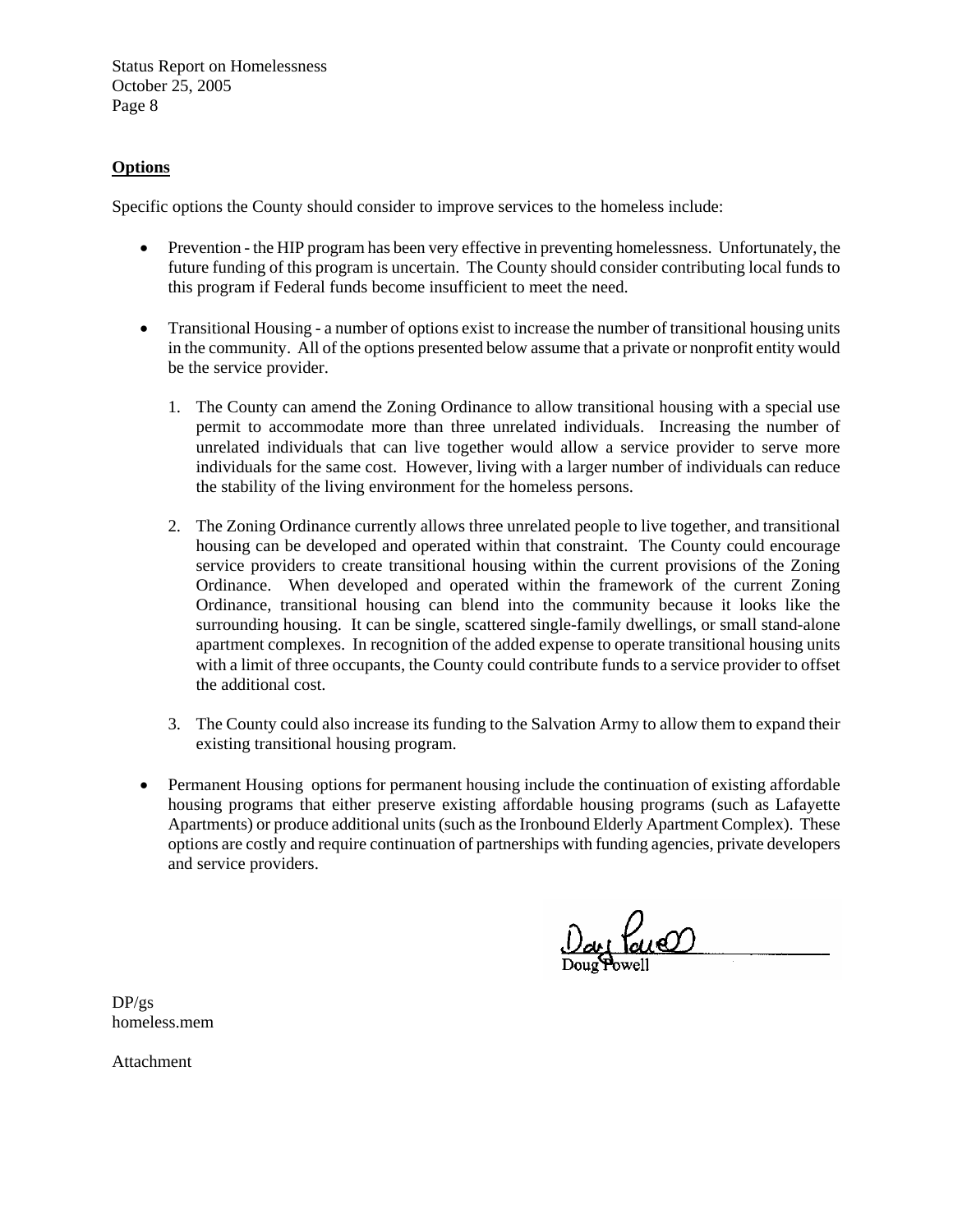#### Attachment 1

#### **Mayor and Chairs Commission on Homelessness Short-Term Recommendations**

- 1. Disseminate data that accurately reflects homelessness needs and the provision of services regionally:
	- a. Implement common data elements.

Develop and implement a universal intake form for collecting data in order to assure that there can be comparison of consistent data throughout the region.

b. Encourage all homelessness service providers to participate in the Point-In-Time (PIT) count.

Members of the Mayors and Chairs group will support the collection of accurate data by writing a letter to each homelessness service provider in their locality with the recommendation that they cooperate with the yearly count of the homeless by participating in the PIT collection and submitting their count within the required timeframe.

2. Develop a *Regional Relocation Assistance Fund*

Service providers will evaluate homeless individuals/families that have families/friends outside the region. If the individuals/families are welcomed to relocate with their families/friends, they will receive travel assistance to the destination.

- 3. Promote cooperation and collaboration among service providers:
	- a. Jurisdictions will clarify with service providers that local funds will be used to assist agencies that work within the collaborative network. Attach funding to Continuum of Care participation, data collection using universal format and timely reporting of data.
	- b. Jurisdictions will communicate with service providers "not in the fold" and clarify that funding will support participation in regional homelessness efforts. Funding will include FEMA, DHCD, and other funders of homelessness efforts.
	- c. Develop "round table" discussion opportunities for service providers to exchange ideas on the complexities of providing homelessness services.
	- d. An ongoing steering committee (The Mayors and Chairs Task Force?) will meet periodically with the provider group to discuss what is working, what's not working, etc.
	- e. An ongoing provider work group will meet regularly to discuss and recommend regional and local solutions.

#### homeless.att